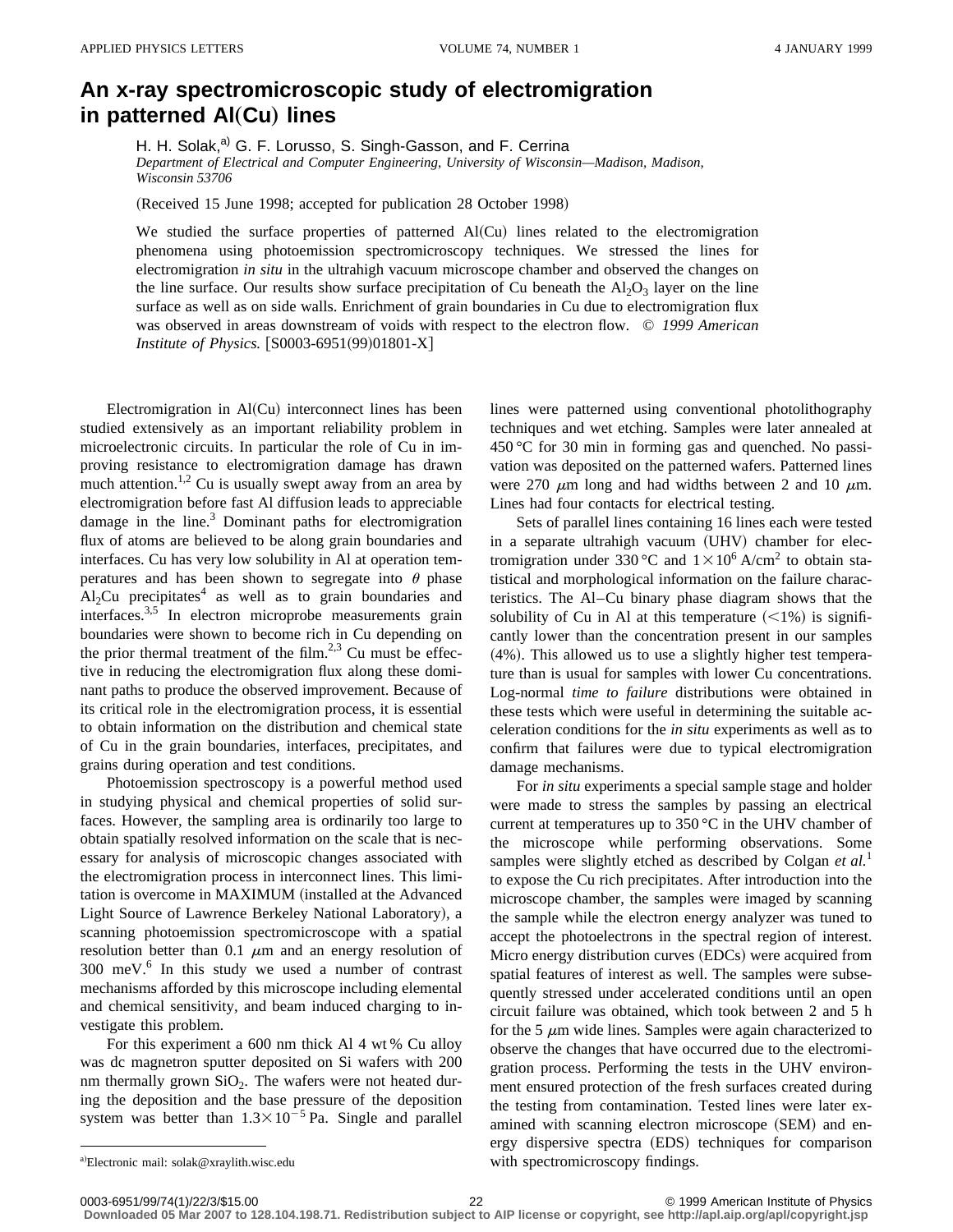

FIG. 1. Micrographs of a 5  $\mu$ m wide Al(Cu) line: (a) before and (b) after electromigration testing at indicated photoelectron energies.

Images of a 5  $\mu$ m wide line taken at six different photoelectron energies before electromigration testing are shown in Fig.  $1(a)$ . This sample was etched as noted before for exposing the Cu rich precipitates. In order to interpret the features that appear in varying contrasts in those images we refer to the micro EDCs shown in Fig. 2 ( $h\nu=130 \text{ eV}$  for all photoemission data presented). Figure  $2(a)$  shows two micro EDCs acquired at points *O* and *P* that are marked in Fig. 1(a). The EDC acquired at point *P* has a peak due to  $Cu_{3d}$ emission at 121.8 eV which is absent at point *O*. Because of that, areas with higher Cu concentration appear brighter in the 122 eV image in Fig. 1(a), which we will refer to as Cu rich surface precipitates. There is a number of large precipitates seen on the top surface of the line and many small ones



FIG. 2. Micro EDCs of (a)  $Cu_{3d}$  and (b)  $Al_{2p}$  core levels acquired at posi-

along one edge. This apparent asymmetry is an artifact of our electron collection geometry and it is evident that both edges of the line have a large number of small precipitates. The binding energy of the  $Cu_{3d}$  in the surface precipitates, measured as 3.1 eV, is close to our measured values for UHV deposited metallic Cu film  $(2.75 \text{ eV})$  and the published value of 3.0 eV for Cu<sub>2</sub>O.<sup>7</sup> Binding energies for  $\theta$  – Al<sub>2</sub>Cu and CuO phases are reported as  $4.3^8$  and  $2.0$ ,<sup>7</sup> respectively, and we rule those phases out on that basis.

EDCs of the  $Al_{2p}$  core level taken at points O and P are shown in Fig.  $2(b)$ . Analysis of these two peaks after background removal showed that the line shapes are very similar except for a 0.4 eV shift towards higher kinetic energy on the precipitate *P* and an intensity ratio of  $P/O = 0.65$ . This ratio is consistent with what would be expected between Al and  $Al<sub>2</sub>Cu$  stochiometries. 76.0 eV binding energy measured for the  $Al_{2p}$  core level at the precipitate locations represents a shift of 2.8 eV towards higher binding energy with respect to the metallic Al found in the hillocks. This shift is consistent with the Al<sup>+3</sup> state in the  $\alpha - Al_2O_3$ .<sup>9</sup> On the other hand the  $Al_{2p}$  binding energy found at 76.4 eV at point *O* is shifted by 3.2 eV towards higher binding energy with respect to metallic Al. It was proposed that the presence of Cu promotes cracking of the oxide layer or induces an intrinsic loss of electrical resistance in the oxide layer itself.<sup>10</sup> Therefore we conclude that this 0.4 eV shift is due to beam induced surface charging; with the precipitate surface charging less than other areas on the  $Al(Cu)$  film. Al in both locations is in the  $Al_2O_3$  state while Cu found on the precipitate surfaces is in either the metallic or  $Cu<sub>2</sub>O$  state. The charging induced shift as well as the intensity difference of the  $Al_{2p}$  level between precipitates and the film surface makes the precipitates appear bright in the 50 eV and dark in the 47 and 48 eV images in Fig.  $1(a)$ .

When the etching step was omitted, the top surface was completely covered with  $Al_2O_3$  and the precipitates were not detectable with photoemission. The main effect of the etching was removing the native  $Al_2O_3$  layer and exposing the Cu rich precipitates since our measurements showed no appreciable thickness loss due to the etching process. SEM and EDS examination of some of these samples revealed that some of these precipitates extended into the bulk while some were confined to the surface. Our results agree well with the recent studies showing segregation of Cu to the  $Al/Al_2O_3$ interface, $3,11$  and further shows that this segregation is in the form of surface precipitation. Smith *et al.* have also witnessed surface segregation of Cu that showed grain to grain variability.<sup>11</sup> On the other hand SEM and EDS images showed precipitates in the *bulk* of the film which were not detected in the more surface sensitive photoemission images.

Figure  $1(b)$  shows micrographs of the cathode end of the same line after it had failed due to electromigration damage. Extensive voiding is apparent in those images as dark areas except for the one taken at 42 eV. A one to one comparison of the 122 eV images taken before and after the electromigration stressing showed that Cu rich surface precipitates have largely remained in place except for those that were in the void areas. The void and the hillock locations show no clear relation to the surface precipitate locations before or

tions H, O, P, and V marked with arrows in Figs. 1 and 3 ( $h\nu$  = 130 eV). after the testing.<br>Downloaded 05 Mar 2007 to 128.104.198.71. Redistribution subject to AIP license or copyright, see http://apl.aip.org/apl/copyri